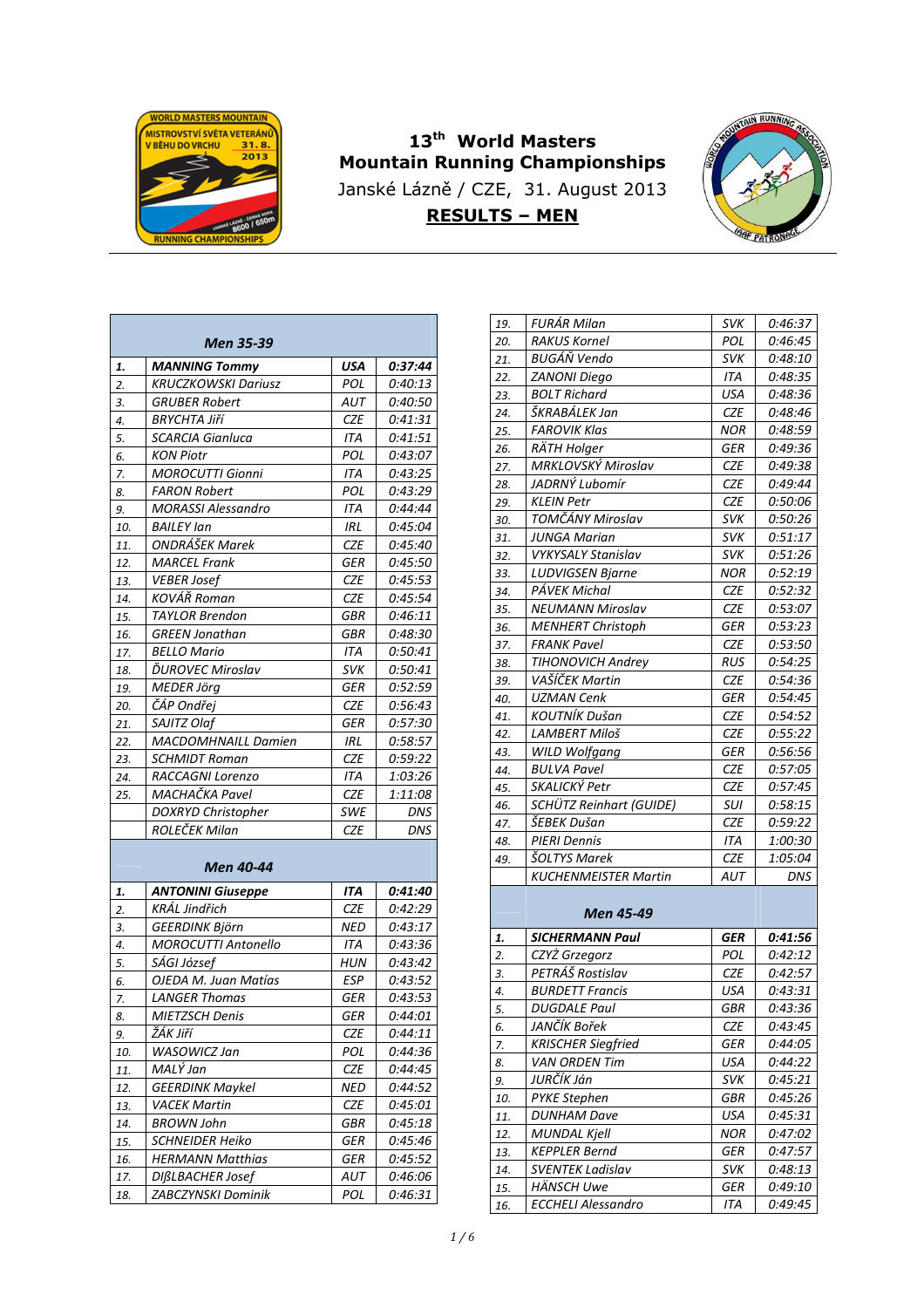| 17.        | FIESS Michael                                       | GER        | 0:50:18               |
|------------|-----------------------------------------------------|------------|-----------------------|
| 18.        | <b>MCCRICKARD Eamon</b>                             | <b>IRL</b> | 0:50:41               |
| 19.        | <b>TODESCO Fiorenzo</b>                             | ITA        | 0:51:23               |
| 20.        | <b>NAGY Robert</b>                                  | <b>HUN</b> | 0:51:42               |
| 21.        | <b>SOUKUP Petr</b>                                  | CZE        | 0:52:29               |
| 22.        | HAVLÍČEK Ivo                                        | <b>CZE</b> | 0:53:14               |
| 23.        | SYCHROVSKÝ Pavel                                    | CZE        | 0:53:38               |
| 24.        | JANÍK Tomáš                                         | <b>CZE</b> | 0:54:25               |
| 25.        | <b>WHITAKER Jonathan</b>                            | GBR        | 0:54:45               |
| 26.        | <b>BELOBRAD Ivan</b>                                | <b>CZE</b> | 0:56:14               |
| 27.        | SOMOGYI Károly                                      | HUN        | 0:57:12               |
| 28.        | <b>SOVRAN Paolo</b>                                 | ITA        | 0:58:14               |
| 29.        | <b>GATIAL Milan</b>                                 | <b>CZE</b> | 0:58:56               |
| 30.        | JANČAŘÍK Petr                                       | CZE        | 0:59:21               |
|            | <b>ŠOUREK Karel</b>                                 | <b>CZE</b> | 0:59:35               |
| 31.<br>32. | <b>KULMON Petr</b>                                  | <b>CZE</b> | 1:00:24               |
|            | <b>BULIK Milan</b>                                  |            |                       |
| 33.        |                                                     | <b>SVK</b> | 1:01:14               |
| 34.        | <b>ROBERTS Alan</b>                                 | GBR        | 1:01:17               |
| 35.        | PERESSUTTI Pierluigi                                | ITA        | 1:02:38               |
| 36.        | CIACCIA Carlo                                       | ITA        | 1:02:45               |
| 37.        | <b>MORLEY Steven</b>                                | GBR        | 1:04:48               |
| 38.        | <b>OLBERT Tomáš</b>                                 | <b>CZE</b> | 1:05:32               |
| 39.        | <b>BIRBECK Mark</b>                                 | GBR        | 1:05:47               |
| 40.        | <b>KÄDER Jürgen</b>                                 | GER        | 1:06:17               |
| 41.        | <b>HOLAN Martin</b>                                 | <b>CZE</b> | 1:14:04               |
|            | BEDNÁŘ Miroslav                                     | <b>CZE</b> | <b>DNS</b>            |
|            | <b>KOMYAKOV Konstantin</b>                          | RUS        | <b>DNS</b>            |
|            | <b>MARSALI Redouane</b>                             | ITA        | <b>DNS</b>            |
|            | PISARČÍK Tomáš                                      | <b>CZE</b> | DNS                   |
|            |                                                     |            |                       |
|            | RAMIREZ-CASTRILLON Efren                            | COL        | <b>DNS</b>            |
|            | Men 50-54                                           |            |                       |
| 1.         | <b>ROBERTS Craig</b>                                | GBR        | <i><b>0:40:50</b></i> |
| 2.         | <b>TORRESANI Franco</b>                             | ITA        | 0:40:54               |
| 3.         | <b>SCHERG Jürgen</b>                                | GER        | 0:42:57               |
| 4.         | PODUŠKA Josef                                       | CZE        | 0:43:28               |
| 5.         | <b>HUBER Winfried</b>                               | GER        | 0:44:21               |
| 6.         | TERAŽ Franc                                         | SLO        | 0:44:27               |
| 7.         | <b>BAYER Stephan</b>                                | GER        | 0:44:42               |
| 8.         |                                                     | <b>CZE</b> | 0:45:01               |
| 9.         | MORAVČÍK Zdeněk<br><b>ODORIZZI Michele</b>          | ITA        | 0:45:08               |
| 10.        |                                                     | <b>ESP</b> | 0:45:14               |
| 11.        | <b>BORRAJO DEL RIO Fernando</b><br>VACARDA Vladimír |            |                       |
|            |                                                     | CZE        | 0:45:22               |
| 12.        | <b>MCNEILLY Deon</b>                                | IRL        | 0:45:40               |
| 13.        | SIEMASZKO Jerzy                                     | POL        | 0:45:51               |
| 14.        | VANĚK Petr                                          | <b>CZE</b> | 0:45:55               |
| 15.        | PIECZUROWSKI Sławomir                               | POL        | 0:46:00               |
| 16.        | <b>GRZESIK Andrzej</b>                              | POL        | 0:46:30               |
| 17.        | <b>FLORA Piermario</b>                              | <b>ITA</b> | 0:46:59               |
| 18.        | <b>MEFFAN Patrick</b>                               | <b>NZL</b> | 0:47:43               |
| 19.        | GJESDAL Johs                                        | <b>NOR</b> | 0:48:07               |
| 20.        | KIEŁCZEWSKI Grzegorz                                | POL        | 0:48:16               |
| 21.        | SLABÝ Josef                                         | CZE        | 0:49:10               |
| 22.        | KOŽUH Bojan                                         | SLO        | 0:50:11               |
| 23.        | STEVENSON John                                      | <b>GBR</b> | 0:50:36               |
| 24.        | KUBEČEK Ladislav                                    | CZE        | 0:50:42               |
| 25.        | <b>VLASATY Vladimír</b>                             | <b>SVK</b> | 0:51:15               |
| 26.        | <b>DZIERGAS Miroslaw</b>                            | POL        | 0:51:59               |
| 27.        | <b>MORETTI Roberto</b><br><b>JEGGO Paul</b>         | ITA        | 0:52:29               |

*29. HOFMANN Martin GER 0:53:08*

| 30. | CODEN Danilo                | ITA        | 0:53:11 |
|-----|-----------------------------|------------|---------|
| 31. | ŠRACHTA Vladimír            | <b>CZE</b> | 0:53:16 |
| 32. | <b>VANTA Josef</b>          | CZE        | 0:53:30 |
| 33. | RAINFORD John               | GBR        | 0:53:46 |
| 34. | SKALICKÝ Josef              | <b>CZE</b> | 0:54:06 |
| 35. | MADAJ Ľubomír               | svĸ        | 0:54:18 |
| 36. | JAMBOR Miroslav             | <b>SVK</b> | 0:54:45 |
| 37. | <b>ROKOS Ivan</b>           | CZE        | 0:55:47 |
| 38. | <b>EVANS Andrew</b>         | GBR        | 0:56:27 |
| 39. | <b>CAROFIGLIO Francesco</b> | ITA        | 0:56:29 |
| 40. | <b>WELLS Barry</b>          | GBR        | 0:56:31 |
| 41. | CHRENKO Juraj               | svĸ        | 0:56:53 |
| 42. | CORNET André                | FRA        | 0:59:10 |
| 43. | <b>BECKER Oliver</b>        | GER        | 0:59:35 |
| 44. | <b>MCCANN Eugene</b>        | IRL        | 0:59:41 |
| 45. | KOZHIN Petr                 | RUS        | 0:59:50 |
| 46. | <b>GYGAX Michael</b>        | IRL        | 0:59:55 |
| 47. | KUBR Vaclav                 | CZE        | 1:00:57 |
| 48. | <b>LEPLT Jiří</b>           | CZE        | 1:03:12 |
| 49. | KRATOCHVÍL Miroslav         | CZE        | 1:03:14 |
| 50. | KAŠPAREC Petr               | CZE        | 1:04:09 |
| 51. | MECL Karel                  | CZE        | 1:06:18 |
| 52. | <b>KENNY Triss</b>          | GBR        | 1:07:03 |
| 53. | MAŠEK Roman                 | CZE        | 1:07:05 |
| 54. | <b>TENGATTINI Ezio</b>      | ITA        | 1:09:00 |
| 55. | <b>GHIRELLO Gianfranco</b>  | ITA        | 1:09:08 |
| 56. | <b>DALLA LONGA Marco</b>    | ITA        | 1:09:08 |
| 57. | <b>CRISTOFOLI Franco</b>    | ITA        | 1:09:22 |
| 58. | NOVÁK Petr                  | CZE        | 1:10:43 |
| 59. | <b>PROFOUS Petr</b>         | CZE        | 1:12:11 |
| 60. | ZEJMAN Josef                | CZE        | 1:14:11 |
|     | <b>BOWMAN Cliff</b>         | <b>NZL</b> | DNF     |
|     | <b>FOLEY Sean</b>           | IRL        | DNS     |
|     | MATIS Daniel                | svĸ        | DNS     |
|     | THOMPSON Gordon             | GBR        | DNS     |
|     | Men 55-59                   |            |         |
| 1.  | <b>DENGLER Wilhelm</b>      | GER        | 0:44:42 |
| 2.  | <b>EARWAKER Colin</b>       | NZL        | 0:45:28 |
| 3.  | PRAGER Franz                | GER        | 0:45:41 |
| 4.  | <b>CORRADINI Fulvio</b>     | ITA        | 0:45:50 |
| 5.  | <b>MCDONALD Martin</b>      | IRL        | 0:47:04 |
| 6.  | HESSELMANN Rolf             | GER        | 0:47:14 |
| 7.  | <b>BINDER Hermann</b>       | AUT        | 0:47:18 |
| 8.  | KOLINEK František           | CZE        | 0:47:39 |
| 9.  | SAIZ SANCHEZ Gregorio       | ESP        | 0:47:53 |
| 10. | VICTORIA John               | USA        | 0:48:25 |
| 11. | MÜLLER Dietmar              | GER        | 0:49:13 |
| 12. | <b>BAUER Dieter</b>         | GER        | 0:49:18 |
| 13. | <b>PYTEL Janusz</b>         | POL        | 0:49:27 |
| 14. | URH Ivan                    | SLO        | 0:50:47 |
| 15. | JANKECH Pavol               | <b>SVK</b> | 0:50:54 |
| 16. | <b>BUFKA Zdeněk</b>         | <b>CZE</b> | 0:51:02 |
| 17. | MINCHEV Ivan                | BGR        | 0:51:44 |
| 18. | GOMBITA Josef               | CZE        | 0:51:56 |
| 19. | <b>WALEK Bronislav</b>      | CZE        | 0:52:17 |
| 20. | <b>BARANSKI Boguslaw</b>    | POL        | 0:52:25 |
| 21. | MELICHERČÍK Bohuslav        | SVK        | 0:52:25 |
| 22. | PECHEK František            | CZE        | 0:52:40 |
| 23. | ŠRŮTEK Stanislav            | CZE        | 0:52:57 |
| 24. | SOBEK Miroslav              | svĸ        | 0:53:11 |
|     |                             |            |         |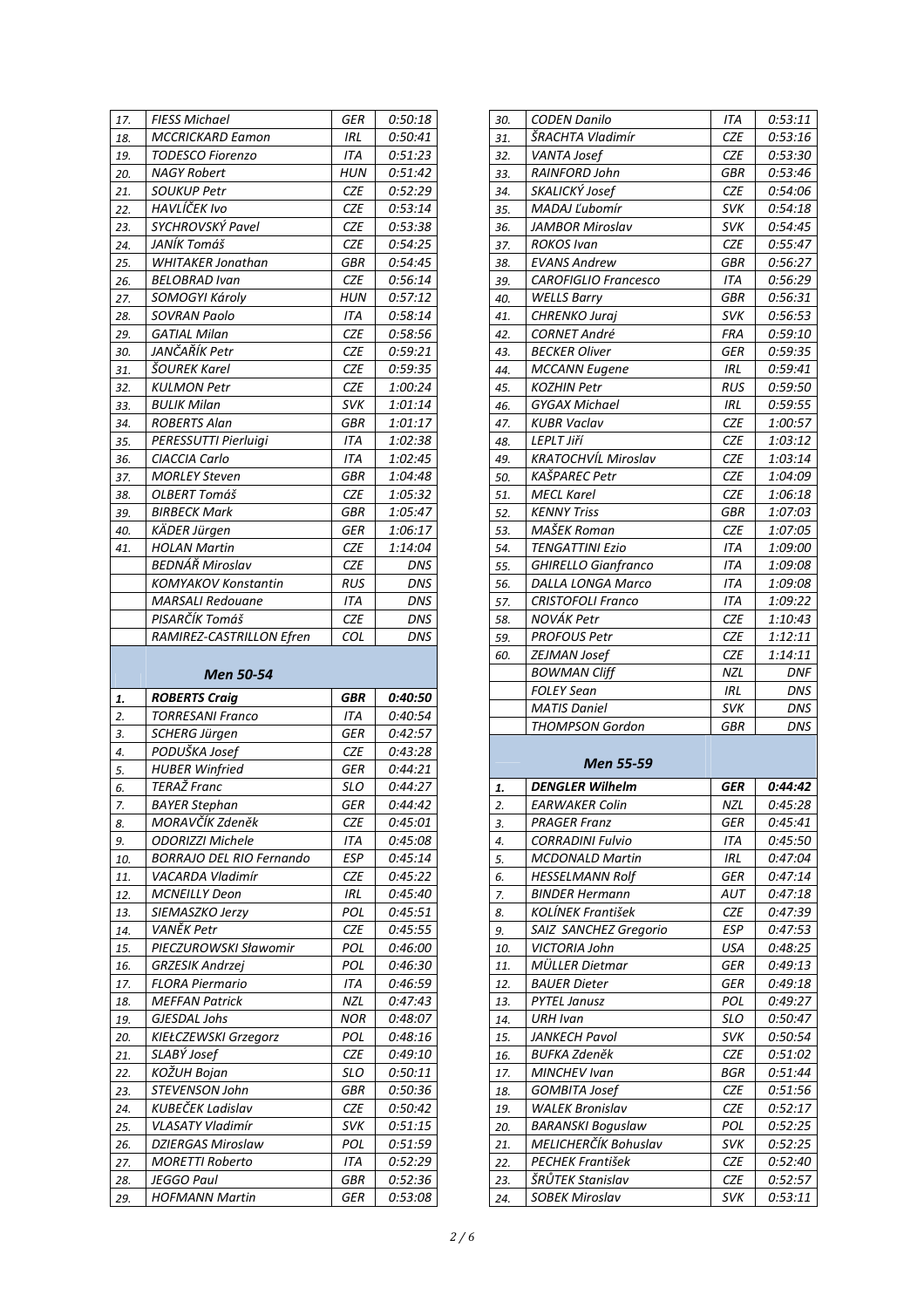| 25. | STAÑO Milan               | svĸ        | 0:53:17    |
|-----|---------------------------|------------|------------|
| 26. | <b>HERMANN Pacher</b>     | GER        | 0:53:24    |
| 27. | <b>PECHEK Vladimír</b>    | CZE        | 0:53:41    |
| 28. | <b>TOMES Francis</b>      | GBR        | 0:54:47    |
| 29. | <b>BRAKEBUSCH Herbert</b> | FRA        | 0:55:12    |
| 30. | <b>WALTON Brian</b>       | GBR        | 0:56:20    |
|     | <b>TARANT Jiří</b>        | CZE        | 0:57:17    |
| 31. |                           |            |            |
| 32. | <b>TOMÁNEK Stanislav</b>  | CZE        | 0:57:29    |
| 33. | PIKORA Jaroslav           | CZE        | 0:57:39    |
| 34. | <b>BRABEC Miloslav</b>    | CZE        | 0:57:40    |
| 35. | <b>URBAN Josef</b>        | CZE        | 0:57:59    |
| 36. | PRESTEGAARD Christian     | NOR        | 0:59:06    |
| 37. | <b>FUHRMANN Günter</b>    | GER        | 0:59:43    |
| 38. | <b>DULEBA Andrej</b>      | <b>SVK</b> | 0:59:49    |
| 39. | <b>HANEL Miroslav</b>     | CZE        | 1:00:19    |
| 40. | MALATÍN Štefan            | CZE        | 1:00:44    |
| 41. | DOLEŽAL Jaromír           | CZE        | 1:00:54    |
| 42. | TOMÁNEK Pavel             | CZE        | 1:01:19    |
| 43. | SKOMOROWSKI Stanisław     | POL        | 1:01:54    |
| 44. | SPÖLGEN Joachim           | GER        | 1:02:27    |
| 45. | <b>BELL Peter</b>         | IRL        | 1:03:18    |
| 46. | BRUNCLÍK Ivo              | CZE        | 1:04:22    |
| 47. | BENČ Marián               | <b>SVK</b> | 1:04:43    |
| 48. | MICHAEL Erhardt           | GER        | 1:06:43    |
| 49. | BAKYTA Jan                | <b>SVK</b> | 1:07:19    |
| 50. | <b>READ David C</b>       | GBR        | 1:07:24    |
| 51. | <b>PEZZE Ezio</b>         | ITA        | 1:16:14    |
| 52. | TICHÝ František           | svĸ        | 1:24:13    |
| 53. | PELC Jiří                 | CZE        | 1:25:58    |
|     | <b>DILLON Kevin</b>       | GBR        | DNS        |
|     | <b>MCGREEVY Domnic</b>    | IRL        | <b>DNS</b> |
|     | ŠKVOR Josef               | <b>CZE</b> | DNS        |
|     | TIHONOV Leonid            | RUS        | DNS        |
|     |                           |            |            |
|     | Men 60-64                 |            |            |
| 1.  | <b>JASEK Tadeusz</b>      | POL        | 0:47:29    |
| 2.  | PORTIGLIOTTI Marino       | ITA        | 0:47:40    |
| 3.  | <b>FRIES Elmar</b>        | GER        | 0:47:54    |
| 4.  | MOSCATO Aurelio           | ITA        | 0:48:35    |
| 5.  | PUCHNER Alois             | AUT        | 0:48:50    |
| 6.  | MACH František            | CZE        | 0:49:15    |
| 7.  | KRUPIČKA Miroslav         | CZE        | 0:49:46    |
| 8.  | <b>VOGLER Reinhart</b>    | GER        | 0:50:03    |
| 9.  | <b>KRSEK Miroslav</b>     | CZE        | 0:51:18    |
| 10. | POLES Vittorio            | ITA        | 0:52:01    |
| 11. | SVITÁK Stanislav          | <b>SVK</b> | 0:53:04    |
| 12. | MAYERHOFER Willi          | GER        | 0:53:11    |
| 13. | RUS Zdeněk                | CZE        | 0:53:57    |
| 14. | <b>GORBUNOV Anton</b>     | GER        | 0:54:25    |
| 15. | <b>BRESCIANI Giuseppe</b> | ITA        | 0:54:30    |
| 16. | JAVŮREK Jiří              | CZE        | 0:54:59    |
| 17. | <b>STADLER Alfred</b>     | GER        | 0:55:00    |
| 18. | <b>ALEXANDER Matthew</b>  | IRL        | 0:55:08    |
| 19. | SIKORA Stefan             | POL        | 0:55:19    |
| 20. | TEMPÍR František          | CZE        | 0:55:22    |
| 21. | <b>BURN Robert</b>        | GBR        | 0:55:28    |
| 22. | <b>WALSH Phil</b>         | GBR        | 0:55:59    |
| 23. | <b>MARMUSHEV Gennady</b>  | RUS        | 0:56:08    |
| 24. | <b>POUR Svatopluk</b>     | CZE        | 0:56:26    |
| 25. | ROUČA Karel               | CZE        | 0:56:41    |

| 27.        | SPISKA Jozef                                    | <b>SVK</b> | 0:57:56            |
|------------|-------------------------------------------------|------------|--------------------|
| 28.        | VANÍČEK Petr                                    | CZE        | 0:58:31            |
| 29.        | <b>BALYTA Vasyl</b>                             | UKR        | 0:59:21            |
| 30.        | NAVRÁTIL Josef                                  | CZE        | 0:59:24            |
| 31.        | <b>BONASSI Luciano</b>                          | ITA        | 1:00:15            |
| 32.        | <b>BIASIN Fulvio</b>                            | ITA        | 1:00:42            |
| 33.        | <b>ONEILL Sean</b>                              | IRL        | 1:01:09            |
| 34.        | <b>PAUL Roland</b>                              | <b>GER</b> | 1:01:22            |
| 35.        | <b>MCLOUGHLIN Michael</b>                       | GBR        | 1:01:28            |
| 36.        | RADULOVIĆ Radovan                               | SRB        | 1:02:11            |
| 37.        | ČERV Miloslav                                   | <b>CZE</b> | 1:02:38            |
| 38.        | <b>OLEKSIY Kulyk</b>                            | UKR        | 1:02:54            |
| 39.        | MIĆIĆ Dragoslav                                 | SRB        | 1:03:01            |
| 40.        | RADOMSKI Zbigniev                               | POL        | 1:03:17            |
| 41.        | <b>DRBOHLAV František</b>                       | <b>CZE</b> | 1:03:41            |
| 42.        | LESZKOW Josef                                   | CZE        | 1:04:07            |
| 43.        | ADAM Petr                                       | CZE        | 1:04:11            |
| 44.        | <b>SMETANA Karel</b>                            | CZE        | 1:04:55            |
| 45.        | ŠMUCLER Václav                                  | CZE        | 1:05:06            |
| 46.        | HRNČÍŘ Jaroslav                                 | <b>CZE</b> | 1:05:26            |
| 47.        | <b>BROWN William J</b>                          | IRL        | 1:06:16            |
| 48.        | <b>SACHS Werner</b>                             | GER        | 1:09:50            |
| 49.        | <b>VOLF Břetislav</b>                           | <b>CZE</b> | 1:10:58            |
|            |                                                 | POL        |                    |
| 50.<br>51. | <b>BAŁKA Jerzy</b><br><b>JUNGMAN Josef</b>      | CZE        | 1:12:10<br>1:18:59 |
|            | BĚLKA Jaroslav                                  |            |                    |
| 52.        |                                                 | CZE        | 1:20:46            |
| 53.        | <i>LELEK Vít</i><br>ŠPIDLA Vladimír             | CZE        | 1:24:02            |
| 54.        |                                                 | CZE        | 1:31:14            |
|            | <b>BERTILSON Bo</b>                             | <b>SWE</b> | DNS                |
|            | <b>KAZANIN Viktor</b><br><b>LOSMAN Miroslav</b> | <b>UKR</b> | <b>DNS</b>         |
|            |                                                 | CZE        | DNS                |
|            |                                                 |            |                    |
|            | <b>SOLVBERG Svein Arne</b>                      | <b>NOR</b> | <b>DNS</b>         |
|            | Men 65-69                                       |            |                    |
|            |                                                 |            |                    |
| 1.         | <i><b>ANDEREGG Albert</b></i>                   | SUI        | 0:49:13            |
| 2.         | <b>GRANT Bernard</b>                            | GBR        | 0:49:57            |
| 3.         | ŠMÍDA Oldřich                                   | <b>CZE</b> | 0:50:29            |
| 4.         | <b>SCHLENKER Eddy</b>                           | GER        | 0:51:57            |
| 5.         | <b>IMBROSCI Vincenzo</b>                        | <b>ITA</b> | 0:52:56            |
| 6.         | <b>NEHRING Wolfgang</b>                         | GER        | 0:53:45            |
| 7.         | CLAUDIO Milan                                   | ITA        | 0:54:04            |
| 8.         | <b>EVANS Richard</b>                            | <b>GBR</b> | 0:54:09            |
| 9.         | <b>VAN NOTEN Omer</b>                           | BEL        | 0:55:52            |
| 10.        | FORMENTIN Ettorino                              | ITA        | 0:56:02            |
| 11.        | <b>HERINGTON Steve</b>                          | <b>GBR</b> | 0:56:15            |
| 12.        | <b>MAY Christoph</b>                            | GER        | 0:56:40            |
| 13.        | <b>DITTRICH Wolfgang</b>                        | GER        | 0:56:56            |
| 14.        | <b>KENNETH Taylor</b>                           | GBR        | 0:57:40            |
| 15.        | APPLEBY Alan                                    | GBR        | 0:57:55            |
| 16.        | LESZKOW Petr                                    | CZE        | 1:00:04            |
| 17.        | <b>BIANCHI Giorgio</b>                          | ITA        | 1:02:32            |
| 18.        | PROCHÁZKA Václav                                | CZE        | 1:03:59            |
| 19.        | PABIASZ Stanislaw                               | POL        | 1:04:02            |
| 20.        | MOODY Peter                                     | <b>GBR</b> | 1:04:08            |
| 21.        | VYSKOČIL Jaromír                                | CZE        | 1:04:59            |
| 22.        | KUBÍČEK František                               | CZE        | 1:05:35            |
| 23.        | CAFARELLA Antonino                              | ITA        | 1:06:33            |
| 24.        | <b>KRAUTHEIM Thomas</b>                         | GER        | 1:07:00            |
| 25.        | <b>STANEK František</b>                         | <b>SVK</b> | 1:08:15            |
| 26.<br>27. | <b>LES Josef</b><br>NOLZ Günther                | CZE<br>AUT | 1:10:02<br>1:10:18 |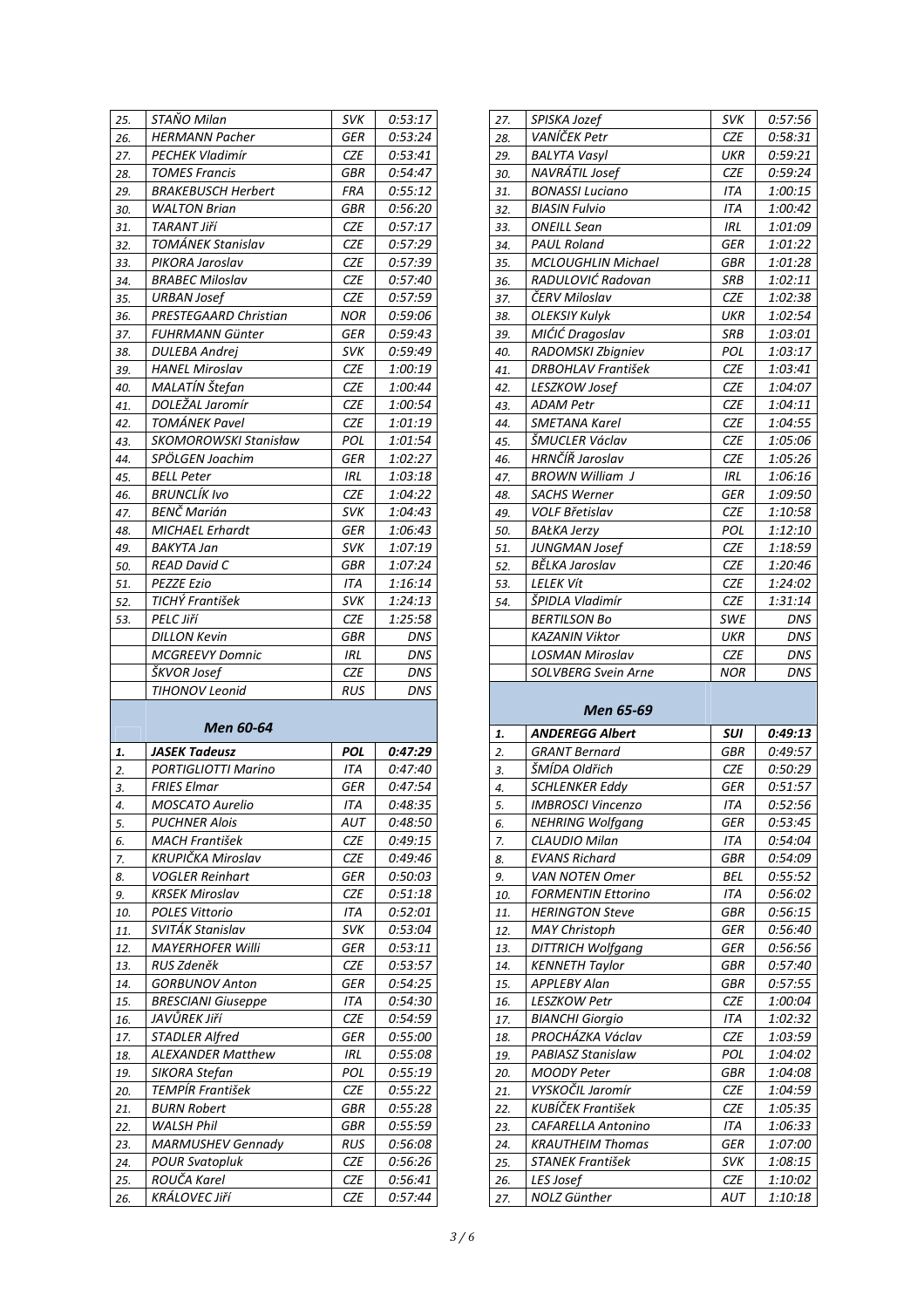| 28. | ŘÍHA Miroslav             | CZE        | 1:10:33    |
|-----|---------------------------|------------|------------|
| 29. | ŠŮCHA Václav              | <b>CZE</b> | 1:10:48    |
| 30. | PETROVIĆ Milorad          | SRB        | 1:11:08    |
| 31. | <b>BELSITO Roberto</b>    | <b>ITA</b> | 1:11:49    |
| 32. | PLECHÁČEK Jiří            | <b>CZE</b> | 1:12:13    |
| 33. | <b>WIKELEY Alan</b>       | GBR        | 1:15:28    |
| 34. | KAKAČ Josef               | <b>CZE</b> | 1:18:10    |
| 35. | <b>STURM Wolfgang</b>     | <b>GER</b> | 1:18:18    |
| 36. | STEHLÍK Oldřich           | <b>CZE</b> | 1:26:23    |
|     | <b>FINKERNAGEL Holger</b> | GER        | DNS        |
|     | <b>GATTA Attilio</b>      | <b>ITA</b> | <b>DNS</b> |
|     | <b>Men 70-74</b>          |            |            |
| 1.  | <b>FORD Martin</b>        | <b>GBR</b> | 0:54:47    |
| 2.  | <b>LESSING Peter</b>      | <b>GER</b> | 0:54:50    |
| 3.  | <b>INNOCENTE Bruno</b>    | <b>ITA</b> | 0:55:01    |
| 4.  | FRÖHLICH Herbert          | <b>GER</b> | 0:58:09    |
| 5.  | <b>BUSH Norman</b>        | <b>GBR</b> | 0:58:58    |
| 6.  | <b>GROß</b> Georg         | <b>GER</b> | 0:59:06    |
| 7.  | <b>MAREK František</b>    | <b>CZE</b> | 1:02:24    |
| 8.  | <b>KRAUßE Reimund</b>     | <b>GER</b> | 1:02:26    |
| 9.  | <b>BOGENHUBER Max</b>     | <b>AUS</b> | 1:03:26    |
| 10. | <b>KRUPSKYY Vasyl</b>     | <b>UKR</b> | 1:03:55    |
| 11. | <b>BUCKLE Kenneth</b>     | <b>GBR</b> | 1:04:03    |
| 12. | KALWEIT Siegfried         | GER        | 1:04:59    |
| 13. | KÁNSKÝ Vladimír           | <b>CZE</b> | 1:06:22    |
| 14. | <b>AUFDERKLAMM Roland</b> | <b>ITA</b> | 1:08:57    |
| 15. | FLORJANČIČ Ivan           | <b>SLO</b> | 1:09:41    |
| 16. | SZPONIK Franz-Josef       | <b>GER</b> | 1:11:43    |
| 17. | <b>FIAMIN Ivan</b>        | <b>SVK</b> | 1:13:16    |

| 18. | <b>HUBER Andreas</b>       | <b>GER</b> | 1:13:45    |
|-----|----------------------------|------------|------------|
| 19. | <b>RATAJ Stanislav</b>     | <b>CZE</b> | 1:14:07    |
| 20. | <b>TRONTELJ Miro</b>       | <b>SLO</b> | 1:24:17    |
| 21. | HOLÝ Václav                | <b>CZE</b> | 1:24:35    |
| 22. | ROSSI Otto                 | <b>CZE</b> | 1:26:59    |
|     | <b>DUBYNYAK Orest</b>      | UKR        | <b>DNS</b> |
|     | ŘEZÁČ Ivo                  | <b>CZE</b> | <b>DNS</b> |
|     | <b>VOLSKYI Oleksandr</b>   | UKR        | <b>DNS</b> |
|     | <b>Men 75-79</b>           |            |            |
| 1.  | <b>WEBER Johann</b>        | AUT        | 0:57:30    |
| 2.  | <b>SCHWARZ Hans-Rudolf</b> | <b>SUI</b> | 0:58:47    |
| 3.  | <b>WITTIG Klemens</b>      | GER        | 1:02:04    |
| 4.  | LIBRA Jiří                 | <b>CZE</b> | 1:03:24    |
| 5.  | <b>BATHE Lothar</b>        | <b>GER</b> | 1:05:01    |
| 6.  | <b>OEMUS Friedel</b>       | GER        | 1:07:37    |
| 7.  | <b>BAGGIA Bruno</b>        | <b>ITA</b> | 1:09:11    |
| 8.  | <b>CERELLO Angelo</b>      | <b>ITA</b> | 1:11:19    |
| 9.  | ČIŽ František              | <b>SVK</b> | 1:12:57    |
| 10. | <b>ZIPPENFENIG Franz</b>   | AUT        | 1:13:18    |
| 11. | HLUSIČKA Josef             | <b>CZE</b> | 1:13:57    |
| 12. | HRADŇANSKÝ František       | <b>SVK</b> | 1:15:53    |
|     |                            |            |            |
| 13. | BRÁDLE Václav              | <b>CZE</b> | 1:20:17    |
| 14. | STEVANOVIĆ Vláda           | <b>SRB</b> | 1:23:58    |
| 15. | DEUSS Peter                | <b>GER</b> | 1:27:11    |
| 16. | <b>HAJRO Anton</b>         | <b>SVK</b> | 1:29:55    |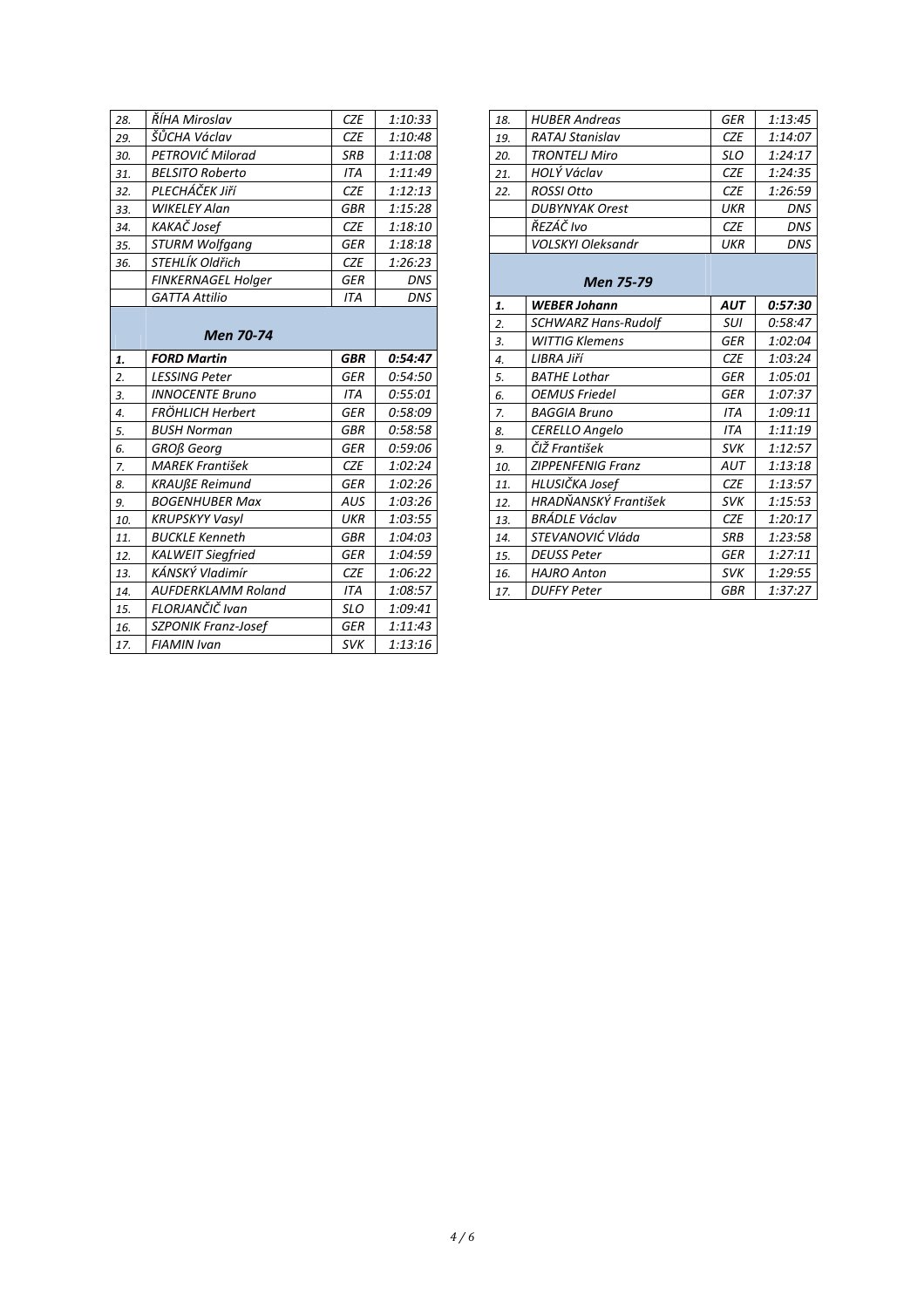

## **13th World Masters Mountain Running Championships**  Janske Lazne / CZE, 31. August 2013 **RESULTS – WOMEN**



|                  | Women 35 - 39              |            |         |
|------------------|----------------------------|------------|---------|
| 1.               | <b>UNTERBERGER Birgit</b>  | GER        | 0:47:26 |
| $\overline{2}$ . | HÁJKOVÁ Renata             | <b>CZE</b> | 0:49:12 |
| 3.               | HAVLOVÁ Marie              | CZE        | 0:50:41 |
| 4.               | <b>FARROW Catherine</b>    | GBR        | 0:52:16 |
| 5.               | PAULINYOVA Katarína        | svĸ        | 0:53:35 |
| 6.               | MCLAUGHLIN Hazel           | GBR        | 0:59:11 |
| 7.               | <b>BERENDS Lindsey</b>     | GBR        | 1:02:52 |
| 8.               | DIGMAYEROVÁ Ivana          | <b>CZE</b> | 1:05:31 |
| 9.               | ŠIMŬNKOVÁ Pavla            | CZE        | 1:09:15 |
| 10.              | ĎUROVCOVÁ Daniela          | svĸ        | 1:10:01 |
| 11.              | POPOVOVÁ Martina           | CZE        | 1:11:33 |
| 12.              | ŽALIOVÁ Iva                | CZE        | 1:23:10 |
|                  | Women 40 - 44              |            |         |
| 1.               | <b>SEKYROVÁ Ivana</b>      | CZE        | 0:47:15 |
| 2.               | SANTAMARIA Marta           | ITA        | 0:49:25 |
| 3.               | <b>CARL Monica</b>         | GER        | 0:49:34 |
| 4.               | FURUCZOVÁ Jela             | <b>SVK</b> | 0:52:19 |
| 5.               | <b>BOROVIČKOVÁ Lenka</b>   | <b>CZE</b> | 0:53:26 |
| 6.               | OKSANA Petrova             | UKR        | 0:54:06 |
| 7.               | GALUSZKA Halina            | POL        | 0:55:43 |
| 8.               | FRONKOVÁ Anna              | CZE        | 0:57:30 |
| 9.               | <b>KÄLIN Erika</b>         | SUI        | 0:58:15 |
| 10.              | <b>MELLING Zoe</b>         | IRL        | 0:58:41 |
| 11.              | MIKULECKA Marcela          | CZE        | 0:58:53 |
| 12.              | SALLIER Vanessa            | IRL        | 1:00:45 |
| 13.              | JOHNSON Joy                | IRL        | 1:01:18 |
| 14.              | JANS Barbara               | GER        | 1:02:54 |
| 15.              | <b>MENHERT Katrin</b>      | GER        | 1:05:30 |
| 16.              | STRNÁDKOVÁ Jana            | CZE        | 1:08:04 |
| 17.              | KUBEČKOVÁ Radka            | CZE        | 1:10:32 |
| 18.              | <b>BUCKLEY Christine</b>   | GBR        | 1:13:43 |
|                  | CALORIO Mara               | ITA        | DNS     |
|                  | ZOLOTAREVA Tatiana         | RUS        | DNS     |
|                  | <b>Women 45 - 49</b>       |            |         |
| 1.               | NEHME Tanja                | GER        | 0:49:39 |
| 2.               | <b>STICH Barbara</b>       | GER        | 0:49:56 |
| 3.               | JEPSON Judith              | GBR        | 0:51:30 |
| 4.               | HÄRTL Anke                 | GER        | 0:52:04 |
| 5.               | <b>BUCKLEY Anne</b>        | GBR        | 0:53:10 |
| 6.               | TROBEC Urška               | SLO        | 0:55:26 |
| 7.               | <b>OKANE Shileen</b>       | GBR        | 0:55:40 |
| 8.               | <b>MALIR Sally (Sarah)</b> | GBR        | 0:56:28 |
| 9.               | NAXEROVÁ Jana              | CZE        | 0:56:42 |
| 10.              | WOODWARD Samantha          | FRA        | 0:57:17 |
| 11.              | MATYÁŠOVÁ Jana             | CZE        | 0:57:28 |

| 12. | <b>WHITAKER Helene</b>          | GBR        | 0:58:07 |
|-----|---------------------------------|------------|---------|
| 13. | <b>DUGDALE Evelyn</b>           | GBR        | 0:58:24 |
| 14. | TUŠAR Mihaela                   | SLO        | 0:59:55 |
| 15. | DAVIES Susan R.                 | GBR        | 1:00:20 |
| 16. | <b>SANDFORD Anne</b>            | IRL        | 1:00:36 |
| 17. | JIRÁSKOVÁ Eva                   | <b>CZE</b> | 1:00:50 |
| 18. | <b>BARONOVA Jana</b>            | svĸ        | 1:05:17 |
| 19. | KUBIČKOVÁ Eliška Anna           | <b>CZE</b> | 1:07:58 |
| 20. | KLAMPFLOVÁ Eva                  | CZE        | 1:09:02 |
| 21. | <b>MEIER Karin</b>              | GER        | 1:21:41 |
|     | PAKOSZ Irena                    | POL        | DNF     |
|     | Women 50 - 54                   |            |         |
| 1.  | <b>KUBICKA Irmi</b>             | AUT        | 0:48:30 |
| 2.  | <b>EVANS Carol</b>              | GBR        | 0:53:27 |
| 3.  | <b>HOBBS Nancy</b>              | USA        | 0:53:43 |
| 4.  | TUCH Heidi                      | <b>GER</b> | 0:56:48 |
| 5.  | LEIBL Irmgard                   | GER        | 0:57:22 |
| 6.  | <b>EAGLE Alison</b>             | GBR        | 0:58:51 |
| 7.  | VANĚČKOVÁ Lada                  | CZE        | 1:01:03 |
| 8.  | ZAHÁLKOVÁ Jindra                | CZE        | 1:01:44 |
| 9.  | <b>FUHRMANN Carmen</b>          | GER        | 1:02:02 |
| 10. | <b>AUERBACH Sonja</b>           | GER        | 1:02:55 |
| 11. | <b>BUCK Lindsay</b>             | GBR        | 1:03:19 |
| 12. | PŠTROSSOVÁ Marie                | CZE        | 1:05:43 |
| 13. | JANCOVÁ Oľga                    | svĸ        | 1:06:06 |
| 14. | SINGLETON - L. Veronica         | <b>GBR</b> | 1:07:38 |
| 15. | VASILYEVA Antonida              | RUS        | 1:15:25 |
| 16. | FRIEBELOVA Eva                  | CZE        | 1:16:43 |
| 17. | KOSTŘICOVÁ Blanka               | CZE        | 1:31:00 |
| 18. | RADULOVIĆ Mara                  | SRB        | 1:53:30 |
|     | <b>WALSH Philippa</b>           | GBR        | DNS     |
|     | Women 55 - 59                   |            |         |
| 1.  | PAULŮ Blanka                    | <b>CZE</b> | 0:52:33 |
| 2.  | <b>BRAKEBUSCH-LEVEQUE Odile</b> | FRA        | 0:53:14 |
| 3.  | <b>SACHS Christine</b>          | GER        | 0:54:57 |
| 4.  | TRAVE Anna Magrethe             | NOR        | 0:55:33 |
| 5.  | <b>TOMES Elizabeth</b>          | <b>GBR</b> | 0:57:41 |
| 6.  | <b>BERGLER Uschi</b>            | GER        | 0:57:49 |
| 7.  | HYNŠTOVÁ Marie                  | CZE        | 0:58:14 |
| 8.  | <b>FISCHER Anne</b>             | GER        | 0:59:34 |
| 9.  | HRONOVÁ Božena                  | CZE        | 1:00:34 |
| 10. | ZALISKO Oksana                  | UKR        | 1:01:03 |
| 11. | PECHKOVÁ Šárka                  | CZE        | 1:01:16 |
| 12. | <b>HOFFMANN Brigitte</b>        | GER        | 1:01:48 |
| 13. | <b>CORNET Therese</b>           | FRA        | 1:03:02 |
| 14. | BUDINSKÁ Eva                    | <b>SVK</b> | 1:03:54 |
|     |                                 |            |         |